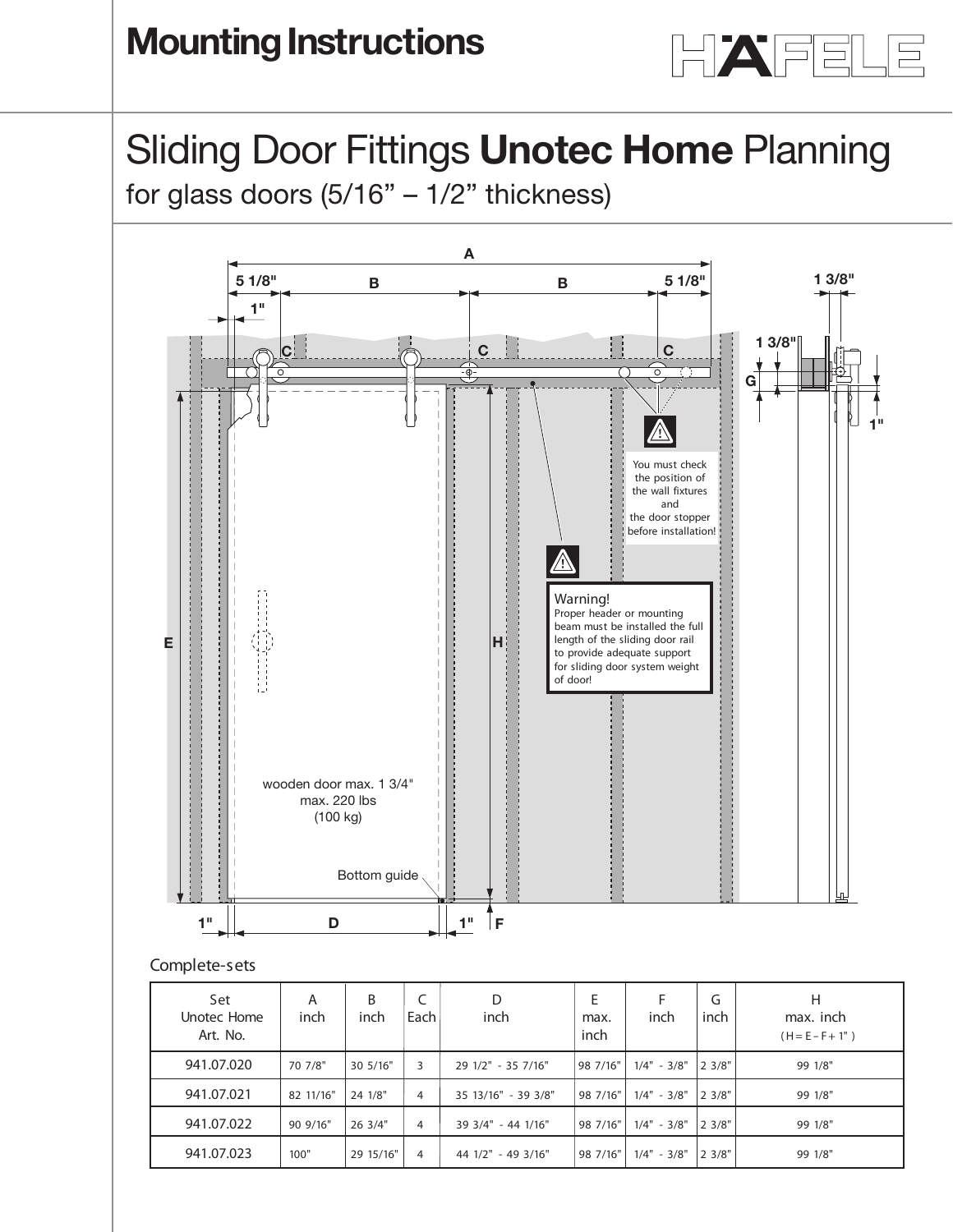| <b>Manufacturing dimensions</b> (special model) |        |      |  |                |                                            |  |        |                                   | kg                          |      |   |   |  |
|-------------------------------------------------|--------|------|--|----------------|--------------------------------------------|--|--------|-----------------------------------|-----------------------------|------|---|---|--|
|                                                 | inches | Each |  | inches         |                                            |  |        |                                   | Load-bearing<br>capacity of | Each |   |   |  |
| -                                               | B      |      |  | D <sub>1</sub> | $\left  \right $ max. 98 7/16" 1/4" - 3/8" |  |        | max. 99 1/8"<br>$(H = E - F + Y)$ | the guide rail              |      | M | N |  |
|                                                 |        |      |  |                |                                            |  | (23/8) |                                   |                             |      |   |   |  |



### **Calculation for guide-rail length A**





Make door handle clearance so that fingers do not get pinched when the door is manipulated! See page 5.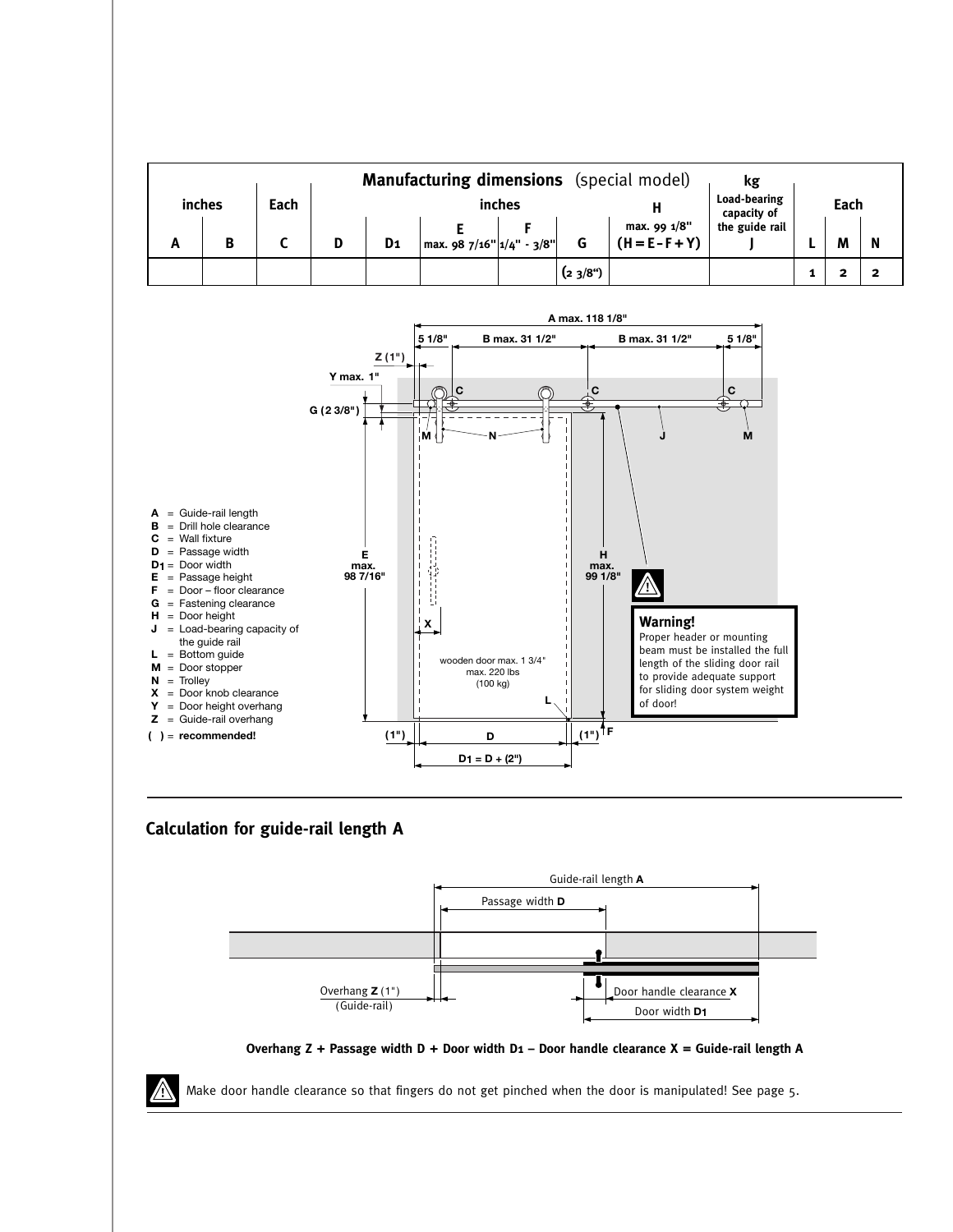



## **Calculation for total guide-rail length A**



#### Door width D1 - Door handle clearance X + Passage width D + Door width D2 - Door handle clearance X = Total guide-rail length A

Make door handle clearance so that fingers do not get pinched when the door is manipulated! See page 5.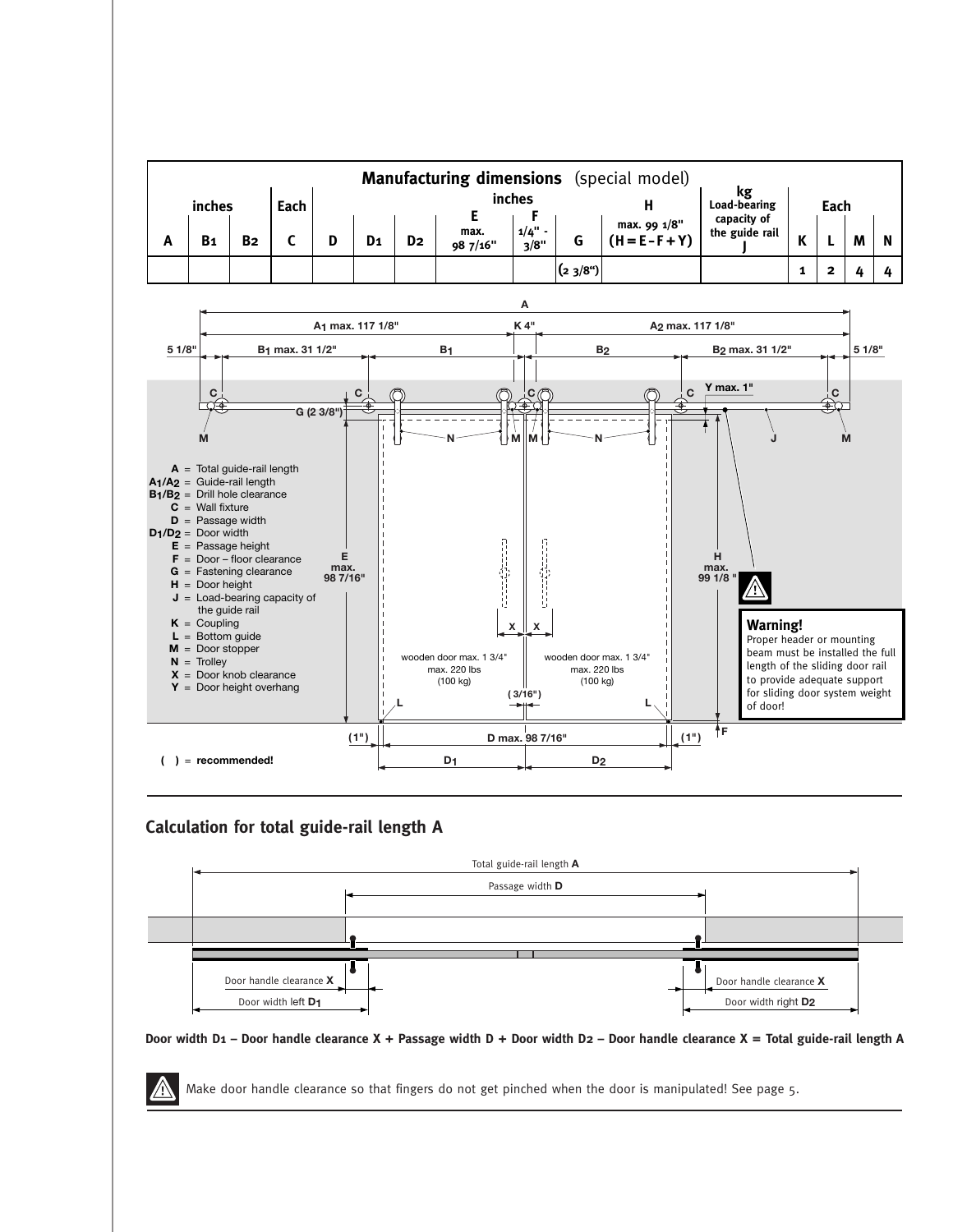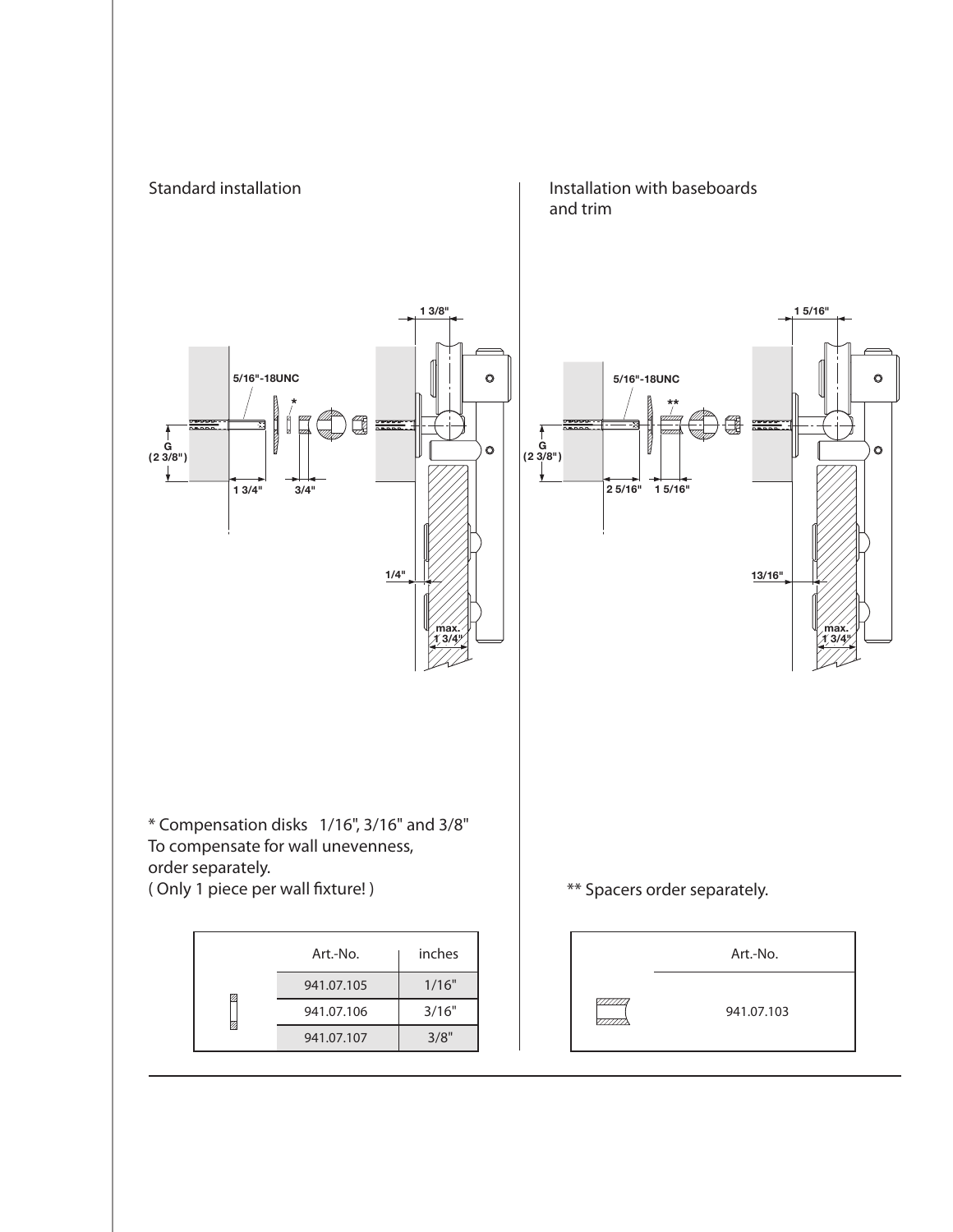